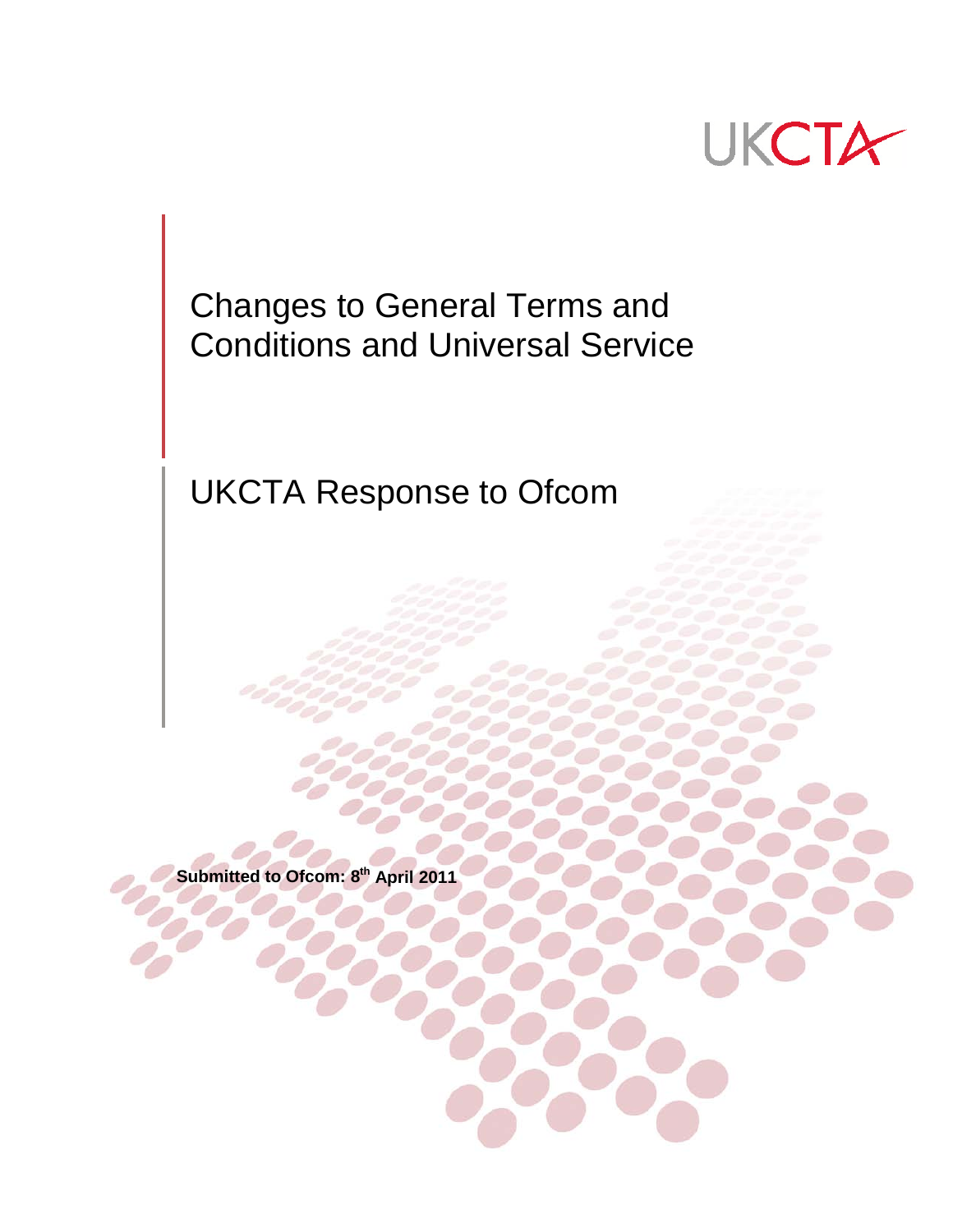

#### **Introduction**

UKCTA is a trade association promoting the interests of competitive fixed-line telecommunications companies competing against BT, as well as each other, in the residential and business markets. Its role is to develop and promote the interests of its members to Ofcom and the Government. Details of membership of UKCTA can be found at [www.ukcta.org.uk.](http://www.ukcta.org.uk/) UKCTA welcomes the opportunity to respond to this consultation since the subject matters which it encompasses are of fundamental importance to our member companies.

While UKCTA generally supports the pragmatic approach Ofcom is proposing to the changes necessary to the General Condition and the Universal Service Conditions there are a number of areas where we believe further consideration of the practical effect of the impacts is necessary. For example, we have concerns that the introduction of a new definition of "Public Electronic Communications Network" broadens the scope of the GCs and USCs without this being fully explored or clarified in the consultation document.

We also have serious concerns regarding the timescales for compliance with some of the revised GCs. Our understanding of Ofcom's proposals is that the intention is for all CPs to be compliant with the new GCs by 25 May 2011. While we appreciate the need for the revised Framework to be transposed into UK law by that date, some of the new requirements will involve significant changes for CPs which will take time to implement. For example, the revised GC9 will require a review of CPs contracts to ensure that they contain the minimum terms now specified. This is no small task, particularly given the changes impact not only on consumer contracts but also, in some instances, to contracts offered to "Users" and "Subscribers", a point on which we are also seeking clarification. Given Ofcom's final statement is unlikely to be published until very near to 25 May we do not believe it is reasonable to require compliance by that date and suggest that an implementation period of at least 3 months is necessary.

More generally, UKCTA is aware that Ofcom had previously intended to undertake a more wide-ranging review of the General Conditions. That work was shelved due to other priorities. Given the extent of the changes which the revised Framework introduces we believe that it would be appropriate for Ofcom to reprioritise this work. It is vitally important that CPs are assured that they are operating under a clear and consistent set of regulatory requirements and an overall review of the General Conditions would help provide that comfort.

Finally, we note that DCMS has yet to publish a final statement on implementation of the revised Framework so our comments are necessarily subject to confirmation of the Government's detailed approach to transposition.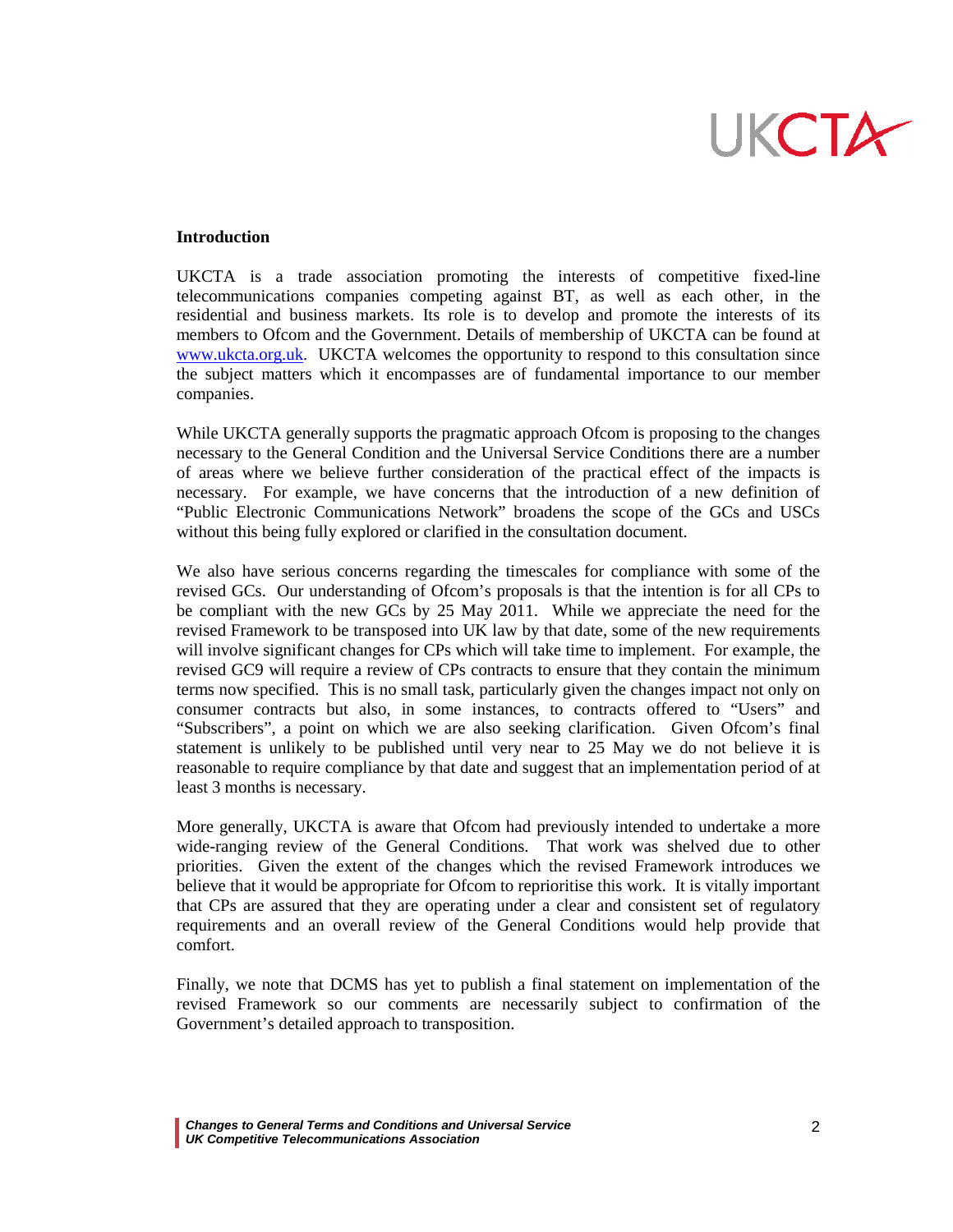

### *Q1. Do you agree with our proposed approach to definitions?*

Subject to a review of any changes to definitions which are identified in the final DCMS statement on implementation, UKCTA agrees that the identified definitions which have the same meaning as in the Communications Act should be deleted from the General Conditions, relying on the general stated rule of interpretation that, expect in so far as the context requires, words or expressions shall have the same meaning as in the Act. However, for ease of reference it would be useful for Ofcom to provide a consolidated list of definitions alongside the GCs. Definitions are placed throughout the Communications Act which can make it difficult to quickly find the meanings of terms.

UKCTA does have some concerns over the introduction of a new definition of "Public Electronic Communications Network" or "PECN". It is very important for there to be clarity as to the scope and application of the GCs. We note that the scope of the current definition of "Public Telephone Network" is limited to the provision of PATS services and that following revisions to the ECF this limitation will no longer apply. Instead, the GCs will apply to the provision of PECNs defined by reference to the definition of PECN provided in section 151 of the Act. As Ofcom recognises this will broaden the scope of the affected GCs. We consider that Ofcom should clarify and provide additional guidance as to the intended scope of the new requirements.

UKCTA also notes that the revised ECF amended the definition of "Public Communications Network" to include the additional words "which support the transfer of information between network termination points" (Article 2(d) of the revised Framework Directive). This amendment is important and does limit the potential scope of the PECN so as to require the transfer of information between subscribers which is an important limitation. Ofcom notes at paragraph 3.7 of the Consultation that the definition of PECN is likely to change following the Government's transposition of the revised ECF. However, industry seeks Ofcom's assurance that the scope and application of the GCs and USCs will be limited to reflect the revised ECF requirements.

#### *Q2. Do you agree with our proposal to add CEPT to the list of standardisation bodies?*

UKCTA agrees with Ofcom's proposal to add CEPT to the list of standardisation bodies referenced in GC2.2.

# *Q3. Do you agree with our proposals to extend the requirements of GC3 beyond 'fixed locations' and to require CPs to 'take all necessary measures' to maintain their networks and services and access to emergency services?*

UKCTA notes that the requirements of the revised ECF (Article 23 of the USD) requires Member States to take all necessary measures to ensure the fullest possible availability of telephony services in the event catastrophic network breakdown or in cases of force majeure.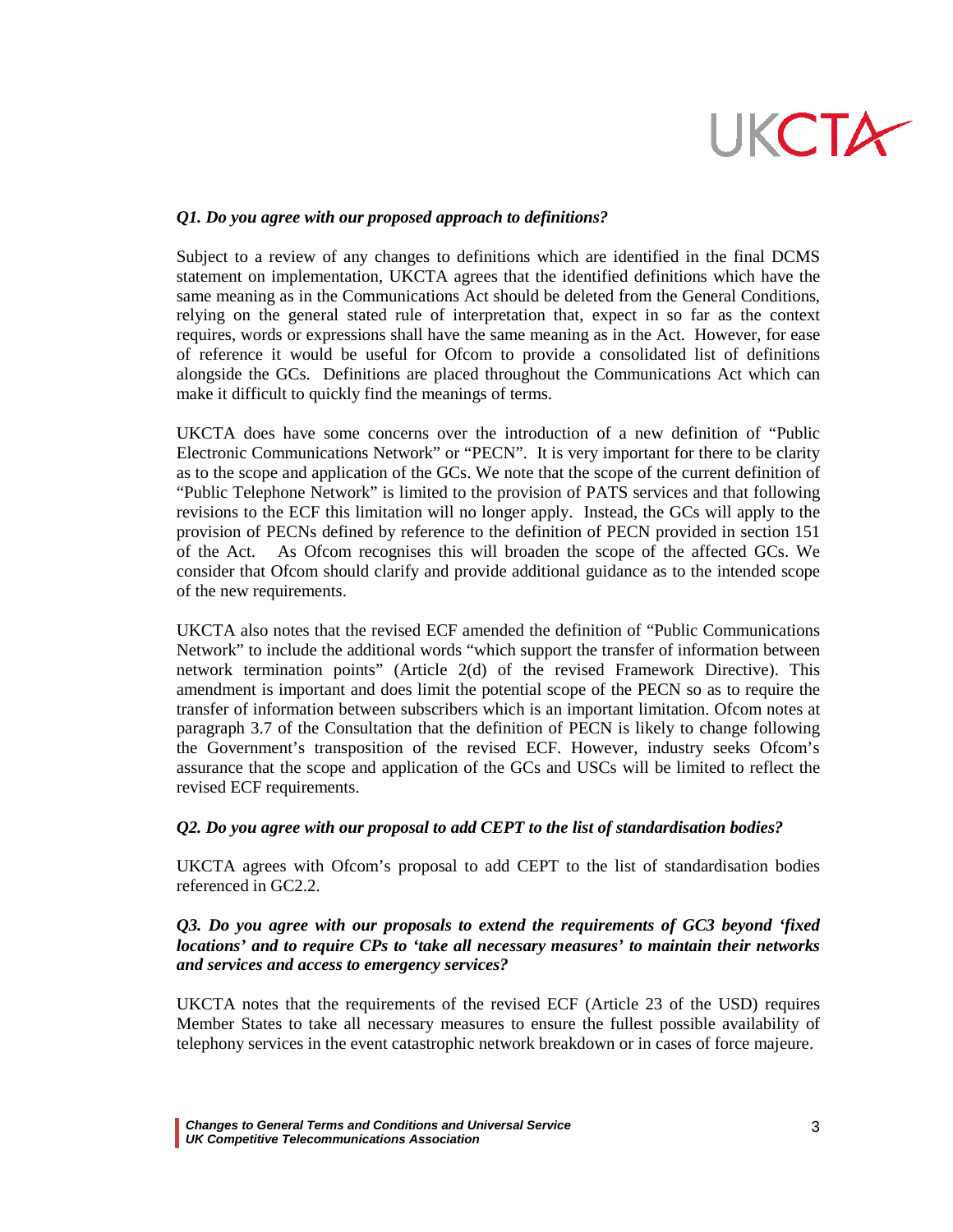

In particular, we note that the requirements of Article 23 of the USD are limited to ensure the "availability of PATS provided over public communications networks". Accordingly, we consider that the scope of GC3 should be limited to the provision of **PATS over a PECN**. However, with the proposed revised definition of PECN (discussed above) it appears that the scope of GC3 may extend beyond the provision of PATS.

In addition, UKCTA notes that revised wording of GC 3 appears to adopt this broader position with the definition of "Communications Provider" extending to a person who provides a "PECN" and/or a PATS. Equally, revised GC3.1 (a) applies to "the proper and effective functioning of the PECN" without any limitation to PATS. This goes beyond the requirements of Article 23. UKCTA seeks clarification from Ofcom as to the intended impact of the revisions to GC3 and requests that Ofcom limit the scope of GC3 to reflect the requirements of Article 23 of the USD.

UKCTA also notes that the revised Framework Directive includes new provisions relating to the security and integrity of networks and services (Article 13(a) and (b) of the FD). We consider that GC3 goes some way to ensure compliance with these requirements and this should be recognised by Ofcom. Disappointingly, any discussion of how Ofcom intends to implement these requirements is notably absent from the Consultation. We understand that Government and Ofcom are considering the impact of these proposals. UCKTA considers that when implementing these requirements a high materiality threshold should be applied and careful consideration should be given to existing obligations as well as the cost and burden that any new requirements may place on industry.

Finally, in relation to implementation of these requirements, UKCTA considers that, in accordance with its statutory obligations, it is essential for to Ofcom adopt a proportionate approach. There is no guidance or discussion in the Consultation as to how Ofcom intends to apply the new requirement of "all necessary measures" and "fullest possible". UKCTA requests that Ofcom provide such guidance and also adopt a pragmatic approach to enforcement noting again the burden that this requirement could place on industry and also the steps already taken by a CPs to ensure their networks are robust. In any event, GC3 should only be applicable to network elements under the direct control of the CP in question.

### *Q4. Do you agree with our proposals for emergency call numbers - which includes amending the definition of CP and requiring that location information is provided free of charge, as soon as the call reaches the emergency organisations and is accurate and reliable (in line with our proposed high level criteria)?*

Some UKCTA members provide a Call Handling Agency (CHA) service for both their own and a number of other fixed and mobile operators. We are concerned that whilst the proposals for CPs do appear initially to be workable, a number of potential difficulties have been created for CHAs if individual CPs were to decide to comply with the regulations outside of already existing processes. This is particularly concerning at a time when the scope of the regulations has been expanded to extend obligations to parts of the value chain not previously explicitly captured under General Condition 4.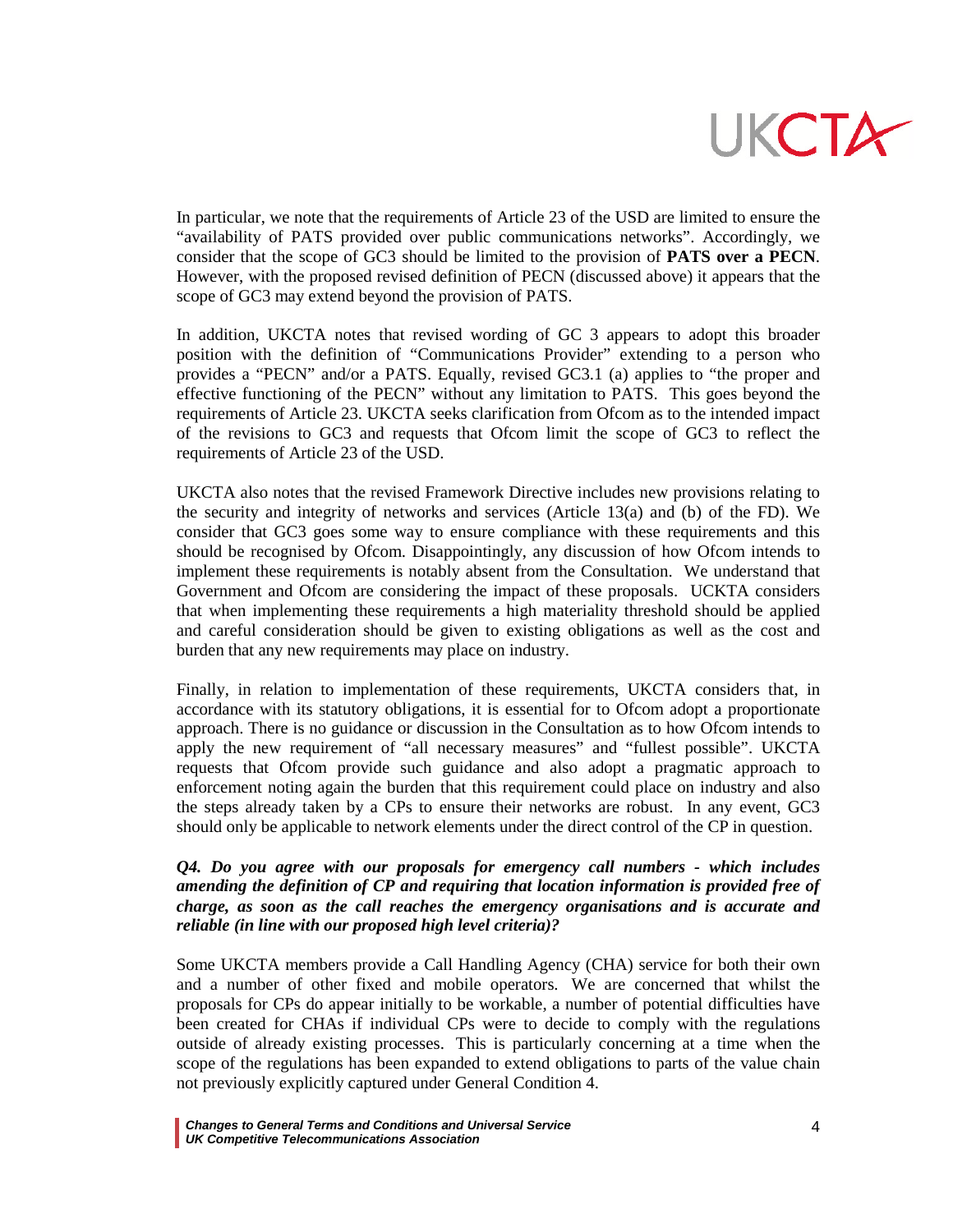

As discussed previously it is of paramount importance that the General Conditions provide explicit guidance as well as ensures that 112 / 999 continues to provide a vital service to consumers and ensuring that operators will employ best practice and robust processes. In order to achieve this it is essential that the underlying regulation provides unambiguous guidance. To this end we welcome the unequivocal statement that IP PBX and Private Network operators are not the intended parties to be captured by the broader definition of General Condition 4 from PATS to PECS.

It is our understanding following this clarification that Ofcom intends the liability for providing accurate Caller Location Information to sit with resellers and providers of VoIP services as well as the Network Operators complying with the regulation today. We acknowledge that the existing circular PATS definition and failure to capture all parties with a relationship to the caller and the ability to provide accurate Caller Location Information is imperfect. UKCTA supports the regulation's extended scope, subject to Ofcom's clarification that IP PBX and private network operators are explicitly not covered by the regulation in much the same way as providers of Click to Call.

However we do have some concerns regarding the interrelationship between today's processes and Ofcom's new scope. We believe these are largely caused by the point to which Ofcom is choosing to extend its regulation. There are two similar instances where this is apparent. In the first Ofcom states in 6.10 "...that the reseller at the end of that supply chain also has the obligation to collect location information and pass it on to the emergency services either directly or pass it up through the supply chain". In the case of, for example, a reseller facing General Condition 4 liability for the first time this seems to suggest it is possible for them to simply upload their Location Information direct to the EAs. This may but a possible solution, but assume for a moment that the reseller has taken the unlikely decision to upload information directly to the multiple EAs, and that such a development falls short of introducing its own CHA. The reseller upon uploading its Location Information to the EAs is fully compliant with General Condition 4, however at the same time runs the risk of an incident with serious consequences unless the CHAs also have access to this information.

When a call is routed to the EAs it is not done so directly but via one of the CHA agencies (BT, Cable &Wireless Worldwide or Global Crossing). When a call is received by the CHA the relevant address information allows the Operator Services platform to automatically link the call to the nearest Emergency Authority. Were a reseller to pass information directly independently to the EAs the CHA would not be presented with any information and would be required to question the caller for their location before manually connecting to the relevant EA. This could not only introduce delay and the potential for misrouted calls, but in the case of a silent call would mean that the CHA has no ability to direct the EA to the relevant location.

This issue also affects the proposed amendments relating to the timeliness of updates. Paragraph 6.17 acknowledges the role of the CHA; the fact that CHA uses the location information to forward on the call to EA and 6.18 acknowledges the ALSEC/EISEC systems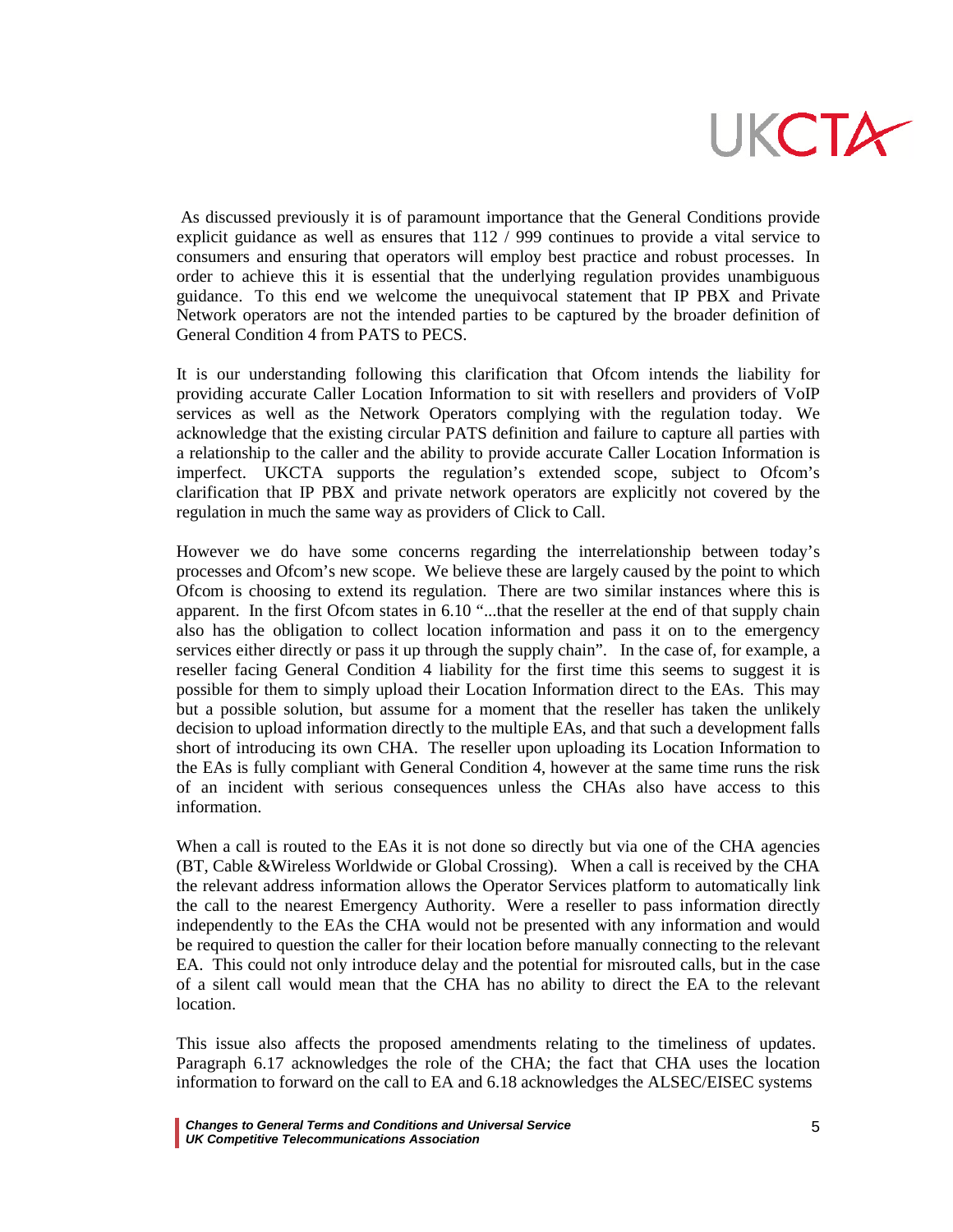

created by CHAs for use by the EA. However 6.19 states that Ofcom is regulating that Location Information is to be available when the EA answers the call. This is a step in the process too late as the information is required by the CHA at the point which they handle the call and direct it to the appropriate EA.

We also draw Ofcom's attention to the PECS guidelines which recommend CPs provide Caller Location Information within 24 hours of a site going live. This timescale accounts for the automated handover of data between CPs internal systems and then subsequent update to their chosen CHA. These updates are often completed in the early hours of the morning to protect the CHA platform's performance during bulk uploads. As a result it is possible that an initial 999 call can be made before Caller Location Information is fully updated and that the CHA has to ask the caller for their location. UKCTA is concerned that Ofcom is inadvertently mandating real time updates of information and seeks clarity that this is not the case.

UKCTA welcomes the decision to retain the 'technical feasibility' assessment in terms of compliance with GC4. This is an area which, particularly in the business sphere, is subject to a number of challenges in an IP environment and we welcome the specific guidance in relation to nomadic and mobile VoIP. While we welcome the guidance which has been given in relation to VoIP users moving from one fixed location to another we would appreciate further clarification of the obligations where VoIP services are moving from being nomadic to fixed or fixed to nomadic. We welcome further Ofcom guidance in this area as the output from the ETSI and NICC work becomes apparent.

UKCTA agrees with Ofcom that the provision of Caller Location information at no charge and the current demanded level of Caller Location accuracy do not pose any change for operators. UKCTA looks forward to working with Ofcom to further refine the level of address accuracy.

# *Q5. Do you agree with our proposed approach to contract related requirements relating to the provision of additional information, the length of contracts and the conditions for termination?*

# **GC 9.1**

UCKTA notes that the requirements of Article 20 of the revised USD apply to undertakings providing "public communications network and/or publicly available electronic communications services" and that Ofcom seeks to reflect this in the revised GC9 with the introduction of a wider definition of CP. This broadens the scope of the current requirements. UKCTA repeats its comments in relation to the definition of PECN above and would request confirmation from Ofcom that the application of GC9 will be similarly limited.

The revised USD has not only broadened the definition of CP but the requirements of GC 9 now also extend to a variety of "consumers". GC 9 refers to "consumers", "subscribers", "end users" and "users". UKCTA considers that it would be beneficial for Ofcom to provide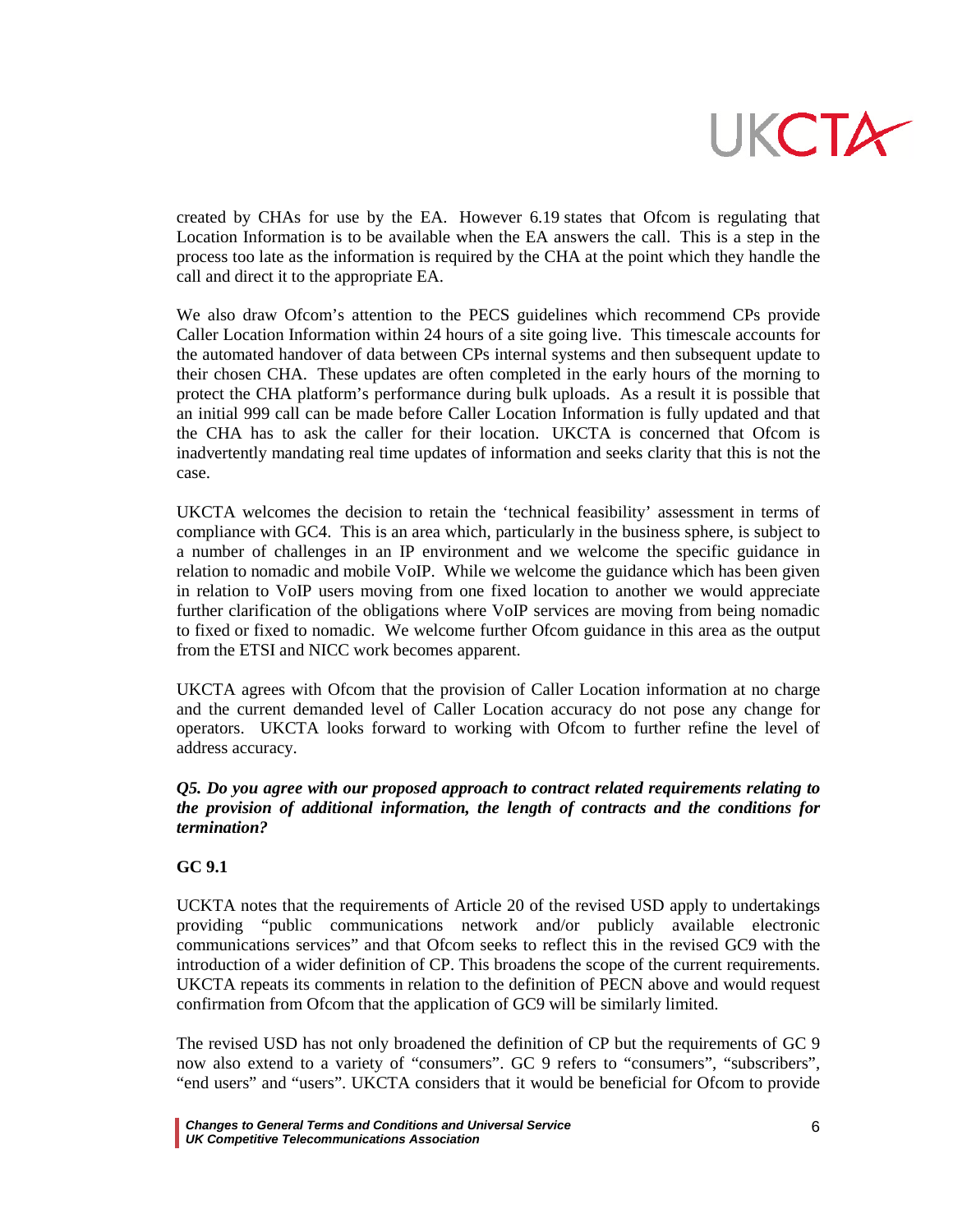

stakeholders with additional guidance on the scope and nature of the new requirements under GC9.

#### **GC9.2**

UKCTA acknowledges that Ofcom has little discretion in implementing the revised USD and in the main has copied the additional requirements as set out by Article 20. However, we note that GC 9.2 does not fully reflect Article 20 and does not include the wording "when subscribing". Ofcom's explanatory note [1](#page-6-0) states that "CPs should include the additional information set out below in their contracts (both current and new)". UKCTA considers that Ofcom should include the USD drafting "when subscribing". The omission of this wording has the effect of requiring CPs to re-issue all contracts to current customers. Ofcom considers this obligation is of "limited impact" however UKCTA considers it to be burdensome. UKCTA acknowledges that Ofcom has indicated that CPs may wish to write, e-mail or text customers to advise them of the changes to their terms and conditions or direct customers to their website. However, we would welcome clarification on what Ofcom means by "actively communicate". Is Ofcom expecting CPs to send out a specific communication to customers to advise of the additional requirements or would CPs be able to communicate the changes in a clear and transparent way at the same time as communicating other messages to customers? The cost of communicating changes to our members' customers is not insignificant and UKCTA is eager to ensure that the costs of the USD implementation are kept to a minimum.

UKCTA is also concerned that the changes required under GC 9.2 are expected to be implemented by 25 May 2011. This is an unrealistic timeframe and UKCTA requests that Ofcom clarify how they anticipate the changes to be implemented in practice and to confirm that they will have a flexible approach to enforcement whilst CPs make the necessary changes within a reasonable timeframe. Ideally we think it would be reasonable for an implementation period to be specified during which Ofcom will not take enforcement action.

When considering the impact of the changes to GC 9.2 Ofcom states that it believes the impact is limited although it notes that information on traffic management and security or integrity incidents are not normally included in CPs' contracts or terms and conditions. This suggests that Ofcom is envisaging that traffic management polices and similar customer information should be included within the contract terms. There are a number of new requirements which CPs would not normally include in their contracts or terms and conditions but which would usually be found on the website, for example on a "Help" or customer services page. UKCTA seeks clarification from Ofcom that it is acceptable that the contract terms refer to such policies but that the policies are separate from the contract terms. To require CPs to include such polices with the terms and conditions would be incredibly burdensome and it is questionable whether this proposal would fulfil transparency requirements - consumers are more likely to be able to find information in dedicated polices/web pages than they are if this information is added to increasingly lengthy terms and conditions. Equally, for the same reason that tariff guides are separate documents so that when prices change it is not necessary to amend the contracts, it is also necessary to keep

 <sup>1</sup> <http://stakeholders.ofcom.org.uk/binaries/consultations/gc-usc/summary/gc-usc.pdf> p27

<span id="page-6-0"></span>*Changes to General Terms and Conditions and Universal Service* 7

*UK Competitive Telecommunications Association*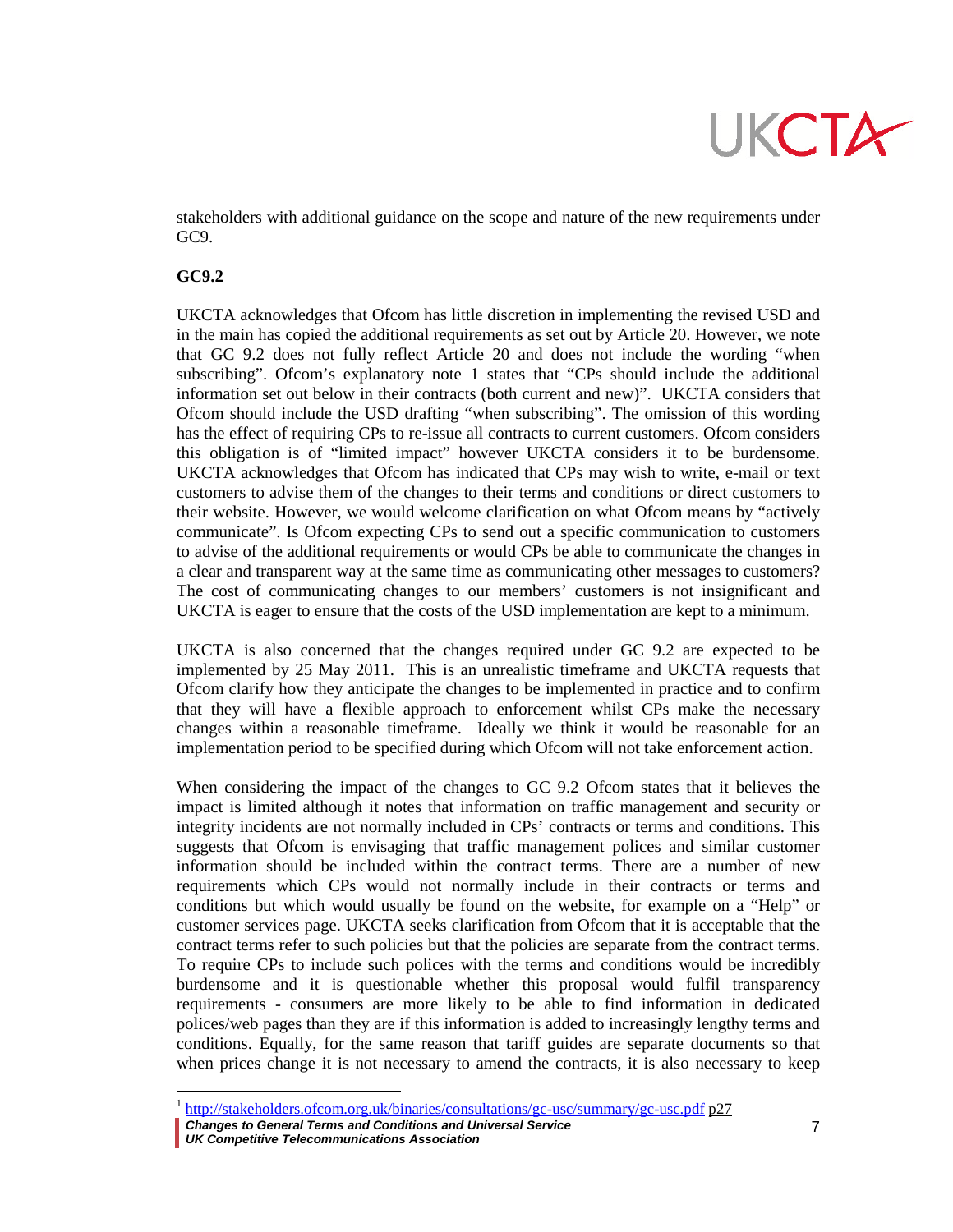

traffic management and other matters subject to regular change outside of the contract. Including all information in terms and conditions is not an efficient or proportionate requirement.

### **GC9.4**

Whilst UKCTA acknowledges that Ofcom has reproduced the USD word for word, we would like to highlight that GC9.4 is inconsistent with Article 23a of the draft Consumer Rights Directive ("CRD") which currently states: "Without prejudice of [sic] the provisions of this Directive on unfair terms, contracts concluded between consumers and traders shall not stipulate an initial commitment period of more than 12 months." We understand that Ofcom's position is that where there is conflict, sector-specific legislation (i.e. the USD) will outweigh any changes to horizontal consumer law introduced in the CRD but that it keen to understand any ways in which the Consumer Rights Directive may impact its powers and Ofcom's duty to further the interests of consumers in communications market. UKCTA would be grateful for confirmation of Ofcom's view in order that there is regulatory certainty with regards to minimum contract periods.

# *Q6. Do you agree with our proposals to ensure equivalent access to the emergency services for disabled users and to mandate the provision of Emergency SMS?*

UKCTA member companies take their existing obligations under Condition 15 of the General Conditions seriously and are supportive of amendment of the Communications Act 2003 to clarify Ofcom's power to impose a General Condition in relation to equivalence. We also welcome Ofcom's proposal to conduct a full review of the requirements of GC15 in light of the changes necessitated by the revised European Framework and recent social and technological trends. We believe that there are a number of areas in relation to the current GC15 obligations which could benefit from a more focused review.

We would also reiterate our concerns about the funding of the Text Relay service which we believe Ofcom should consider when reviewing GC15. While BT is obliged to fund the Text Relay service, the charges levied on other providers using the service contribute towards that funding. Charges are significant and the split of funding between BT and other providers is not particularly transparent to industry  $-$  in the past large increases in the wholesale charges levied by BT for Text Relay services have caused some concern for CPs. We stress that these charges are not passed onto customers but rather borne by providers.

We believe that there is very real merit in considering alternative funding models which extend beyond the communications industry and look to the wider business community. All businesses are subject to obligations under the Equality Act 2010 and we would therefore argue that it would be reasonable for the funding of services such as Text Relay to be provided by a wider range of businesses than simply communications providers as is the case at present. We are not suggesting any specific model and appreciate that Ofcom would not have the power to impose a wider obligation but believe that this is something which should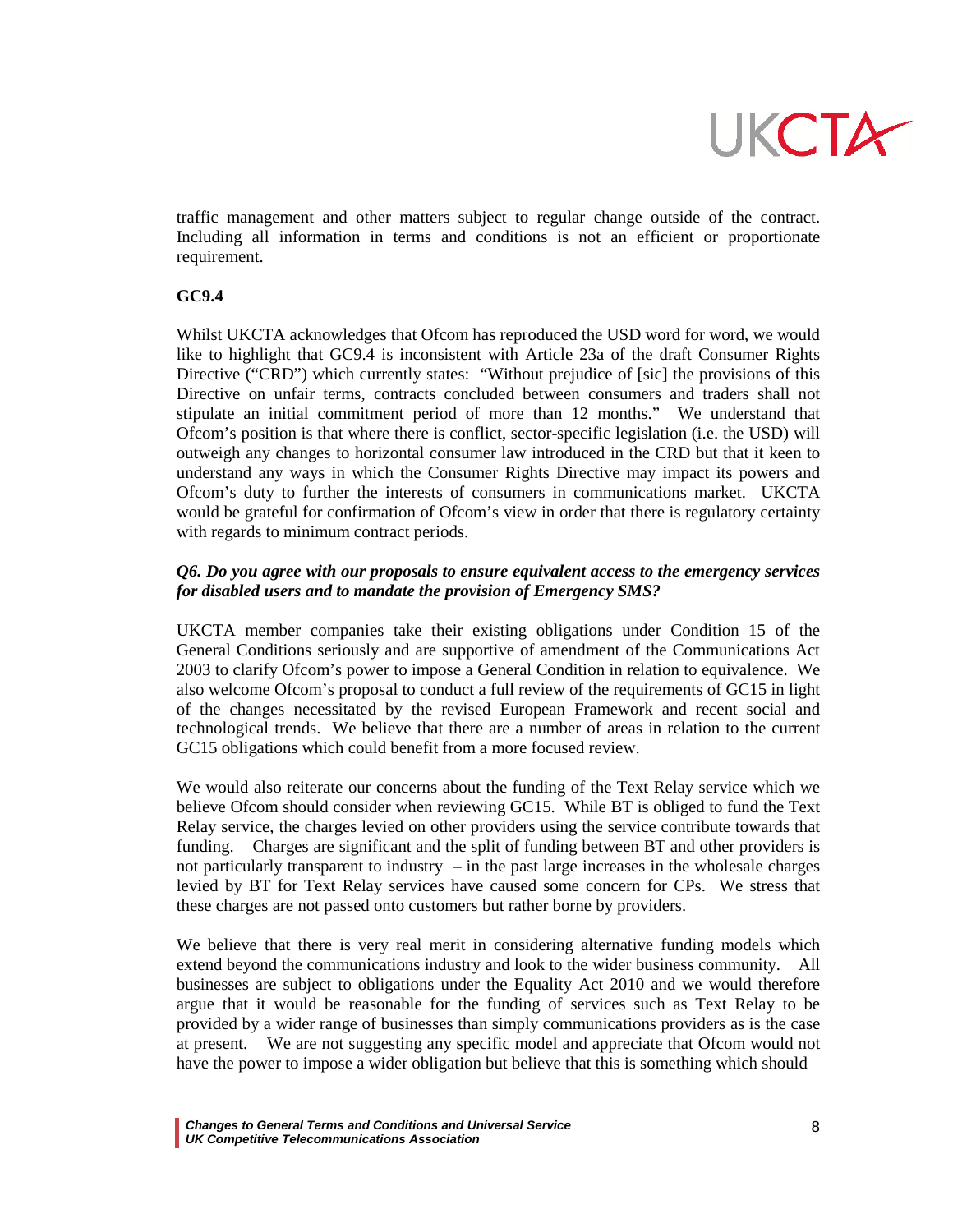

be considered in any review of the current GC15 obligations and recommendations made to Government as appropriate.

# *Q7. Do you agree that given the existing measures that are in place to help disabled users to access 116XXX services, it is not necessary to make further changes to GC15 in this respect?*

UKCTA agrees that given the existing measures that are in place it is not necessary to make further changes to GC15 to help disabled users to access 116XXX services.

### *Q8. Do you agree with our proposals on conditions for transferring the rights of use of telephone numbers and also for granting their use for a limited period of time?*

UKCTA agrees with the proposals on conditions for transferring the rights of use of telephone numbers. The practice of sub allocation occurs today and the CP providing a sub allocation may attach additional conditions and commercial terms.

UKCTA also agrees with the granting of use for a limited time period however the withdrawal at the end of the time period should not be made without consideration of the CP representations for an extension of the time period or request to change to an indefinite allocation.

However, we would welcome discussion and clarification as to what Ofcom means by "effective and efficient" use of numbers as there are situations where ranges and numbers can appear dormant for a long time but are clearly allocated for good reason, for example where they are allocated to failover/disaster recovery call centres.

# *Q9. Do you agree with our proposals on the one working day requirement in relation to bulk mobile ports and in relation to fixed porting? If not, please explain why?*

UKCTA has a number of concerns with the current proposals regarding the one working day requirement in relation to fixed porting, particularly from those members operating in the B2B market.

There are fundamental differences between managing porting requests from consumers and those from businesses. Whereas the speed of a port may be of significant importance to a residential user, business customers consider it far more important that a successful port takes place at the time and on the date that they specify, to minimise risk to business continuity. Invariably, the time and date that is specified by a business customer will be in excess of one working day. This is in recognition of the fact that, in order to ensure that business ports are successful, the losing and gaining providers need adequate time to conduct the necessary checks and testing. It is not feasible, nor indeed possible, to conduct such preparatory work in one working day.

It is therefore encouraging that Ofcom states (at paragraph 10.39): *"Our interpretation of the Directive is that once an agreement to port*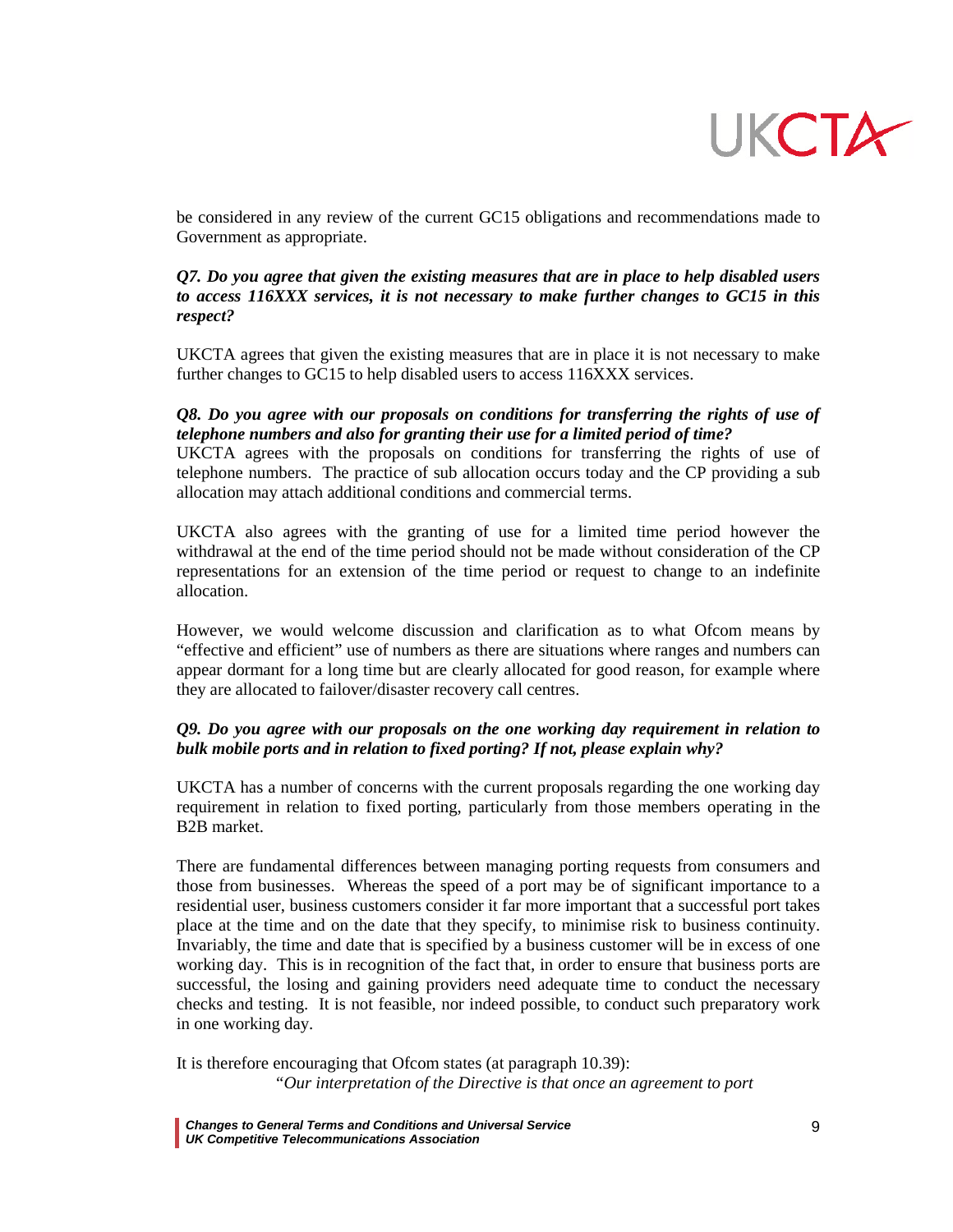

*has concluded, the one working day requirement must commence from that point. In relation to fixed porting, this point must necessarily be after the consumer protection/verification measures have been completed and any necessary line provisioning has taken place".*

If this continues to be Ofcom's view and any revisions to the industry process reflect this position, then UKCTA's concerns would, to a great extent, be allayed. However, it would be helpful if Ofcom made reference to the 'activation point' being triggered after the necessary protection/verification measures has been completed in relation to fixed single and multi-line ports when issuing its final statement.

It would also be beneficial if Ofcom could provide further clarification in relation to multiline porting (e.g. ISDN30 porting). We would welcome Ofcom's recognition in their final statement of the complexities, and therefore the longer lead-time requirements, associated with multi-line ports.

This is particularly important given Ofcom's reference to the potential changes for reduced timescales resulting from the ongoing Switching Review and OTA2 work. UKCTA would highlight the potential dangers that could result from any significant reductions in the time set aside for conducting the protection/verification measures, particularly for multi-line ports. Extensive testing is required to ensure continuity of service to business customers and any material reductions in the time allowed for such testing would jeopardise the continuity of service demanded by, particularly, business customers.

In summary, UKCTA is encouraged by Ofcom's recognition that the one-day porting obligation in relation to fixed porting, must necessarily commence after the consumer protection/verification measures have been completed and any necessary line provisioning has taken place. If this were reflected in the final statement, then UKCTA would consider this to be a reasonable and pragmatic approach to implementing the porting requirements contained within the revised EU Framework.

#### *Q10. Do you agree with our proposed approach to the porting compensation scheme requirement?*

UKCTA members do have some concerns with Ofcom's proposals in relation to a mandatory porting compensation scheme.

From the information contained within the consultation, it is not clear precisely what is covered by the scheme and what isn't as the term 'abuse' has not been defined. There are also potential complexities involved in determining who is responsible for any delay in porting, especially where more than two CPs are involved in the process.

Further, UKCTA notes that Ofcom decline to set out further details of the scheme, preferring instead that CPs design the scheme themselves. Whilst in principle this approach may appear sensible, without Ofcom setting out the basic scope of a scheme, there is a real danger that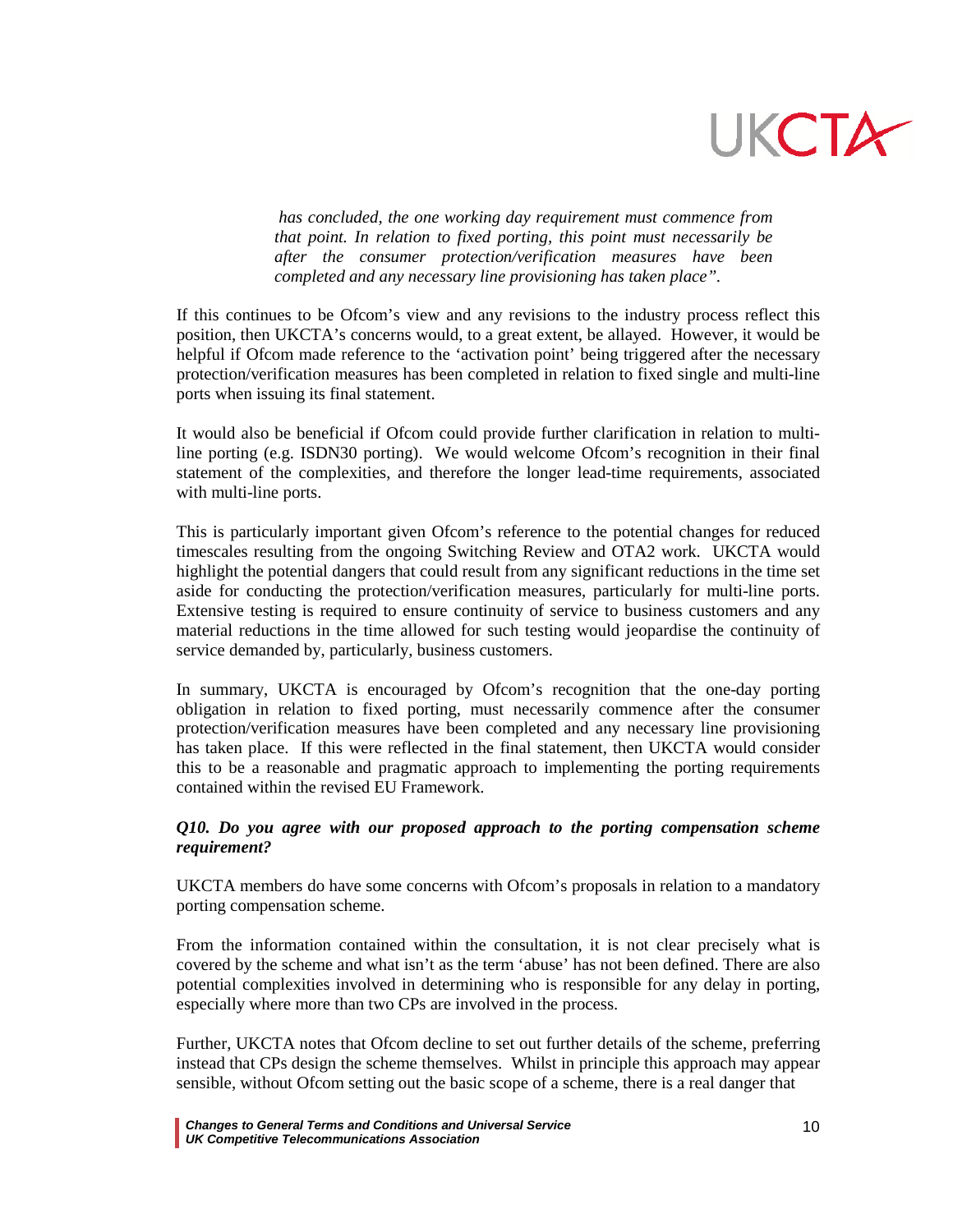

within a short period of time, Ofcom will declare the scheme inadequate, which would result in further disruption as a replacement scheme is introduced. One particular issue is which provider a customer should complain to in the event of a port not taking place, particularly where there may be multiple CPs involved in the process. We note that Ombudsman Services: Communications (previously Otelo) recently issued a Guidance Note on which provider they should be taking a complaint against when a line or service has been taken over. We believe everyone, not least consumers, would benefit if similar guidance was available in relation to porting requests (especially as there could be situations where one provider is a member of Ombudsman Services and another a member of CISAS with the potential for two applicable sets of guidance which may conflict). UKCTA therefore considers that Ofcom should consider setting out basic guidance for industry on what it considers are the scope and essential elements of such a scheme. This would ensure that the scheme is implemented efficiently and appropriately at the first time of asking.

Guidance would also be welcome on the levels of compensation Ofcom considers would be appropriate. For example, UKCTA would consider that a delayed port has less impact on a customer than a failed port; with a delay the customer doesn't lose service whereas in the case of a fault, service is lost. Accordingly, it would seem appropriate for a case of delayed porting to attract less compensation than a failed port. However, this does not appear, from the consultation, to be Ofcom's view. UKCTA considers that such basic guidance should be provided before work commences on the design of a scheme.

Furthermore, UKCTA would question the need to extend such a compensation scheme to B2B providers? Such a compensation scheme could and probably would be in conflict with existing arrangements contained in service level agreements. At the very least, it could cause confusion and unnecessary duplication.

It would also be helpful if Ofcom could specify what is considered to be an acceptable mode of communication, for example would notification via an e-mail suffice?

Finally, Ofcom's current view is that a CP must have a compensation scheme in operation from 25 May 2011. UKCTA considers that this is not realistic, especially as the requirements of any such scheme will not be known until Ofcom publishes its final statement on the changes to the GCs. UKCTA would urge Ofcom to allow at least a 3 month period from the date of the publication of the final statement before considering enforcement of the revised obligation. As alluded to above, the more detail Ofcom can provide on its expectations of the compensation scheme, the easier it will be for industry to comply within a reasonable timescale.

### *Q11. Do you agree with our proposed approach on requirements relating to ensuring access to all numbers within the Community, the charging of ETNS numbers and calling the hotline for missing children on 116000?*

UKCTA agrees with the proposed approach for ensuring access to all numbers within the